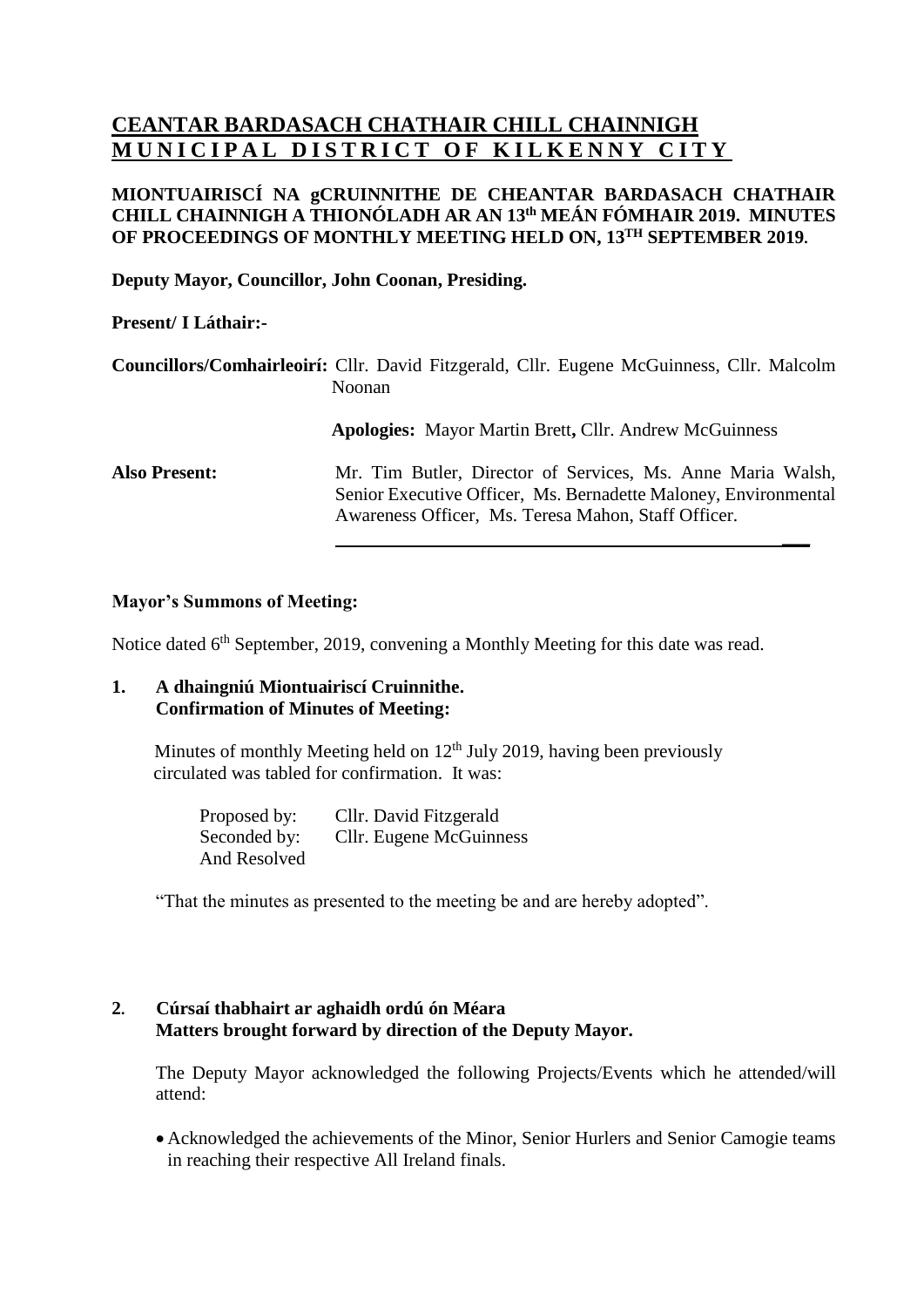- Congratulations to Mr. Simon Walton on his new role in Laois County Council and to welcome Mr. Ian Gardner as his replacement.
- Ras Na Ban in Kilkenny.
- Arts Festival in August.
- Forthcoming Savour Kilkenny Festival.
- Launch of the City Public Transport Service.
- Passing out parade of the 155<sup>th</sup> recruit platoon at St. Stephens's Barracks.
- Kilkenny's Medieval Marathon

The Deputy Mayor congratulated Mr .Phil Hogan on his recent appointment as EU Trade Commissioner.

Mr. Tim Butler gave a brief update on the City Task Force meeting that took place on the 28<sup>th</sup> August following a Notion of Motion. It was agreed at the meeting to contact a number of other towns who were already engaging in a similar process to get their views. It was also suggested that retailers and other business interests from Parliament St., High St., Kieran St. and John St. be invited on to the Task Force.

After contacted the other Towns it was clear that terms of reference for the Task Force should be drafted to define the vision, purpose, roles/ responsibilities and make-up of the group It is the experience of other Local Authorities that the appointment to the Task Force needs to be wider membership than retail and other businesses and interests in the core should be invited to be members. Once membership has been agreed the Task Force will be put in place.

# **Approval for Twinning Trips;**

| Proposed by: | Cllr. Malcolm Noonan   |
|--------------|------------------------|
| Seconded by: | Cllr. David Fitzgerald |
| And Approved |                        |

"Mayor travel to Minnesota USA – twined town, in September 2019"

Proposed by: Cllr. David Fitzgerald Seconded by: Cllr. John Coonan And Approved

"Mayor travel to Formigine Italy – twined town, in September 2019"

# **Votes of Sympathy**

The Members joined with the Deputy Mayor in offering a Vote of Sympathy to the families of the following recently deceased:

Lauren Short-Halligan, 35 Old Callan Road, Kilkenny. Dr. Seámus Mac Suibhne, Powerstown Way, Clonmel, Co. Tipperary. Brother Seámus Damien Brennan, Edmund Rice House, Westcourt, Callan.

#### **3. Nuashonrú ar an bPlean Bainistíochta Bruscair 2018 -2020**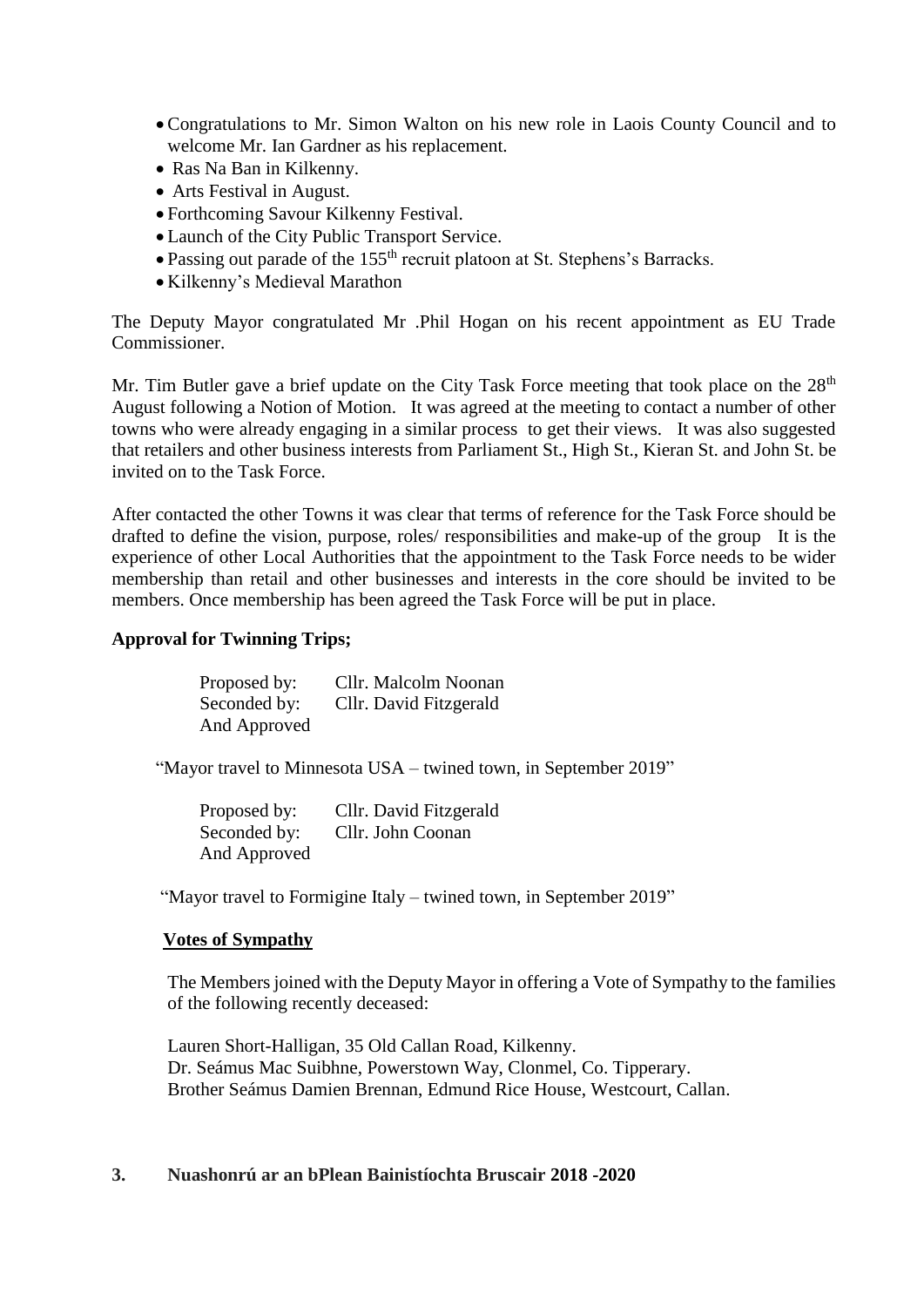# Update on the Litter Management Plan 2018 -2020.

Ms. Bernadette Moloney, Environment Awareness Officer, provided an update to Members on Kilkenny's Litter Management Plan 2018 -2020, adopted in January 2018. 37 actions were identified under the following headings: a) Litter Enforcement b) Education and Awareness c) Litter Prevention d) Street Cleaning. She provided an update on what had been achieved under the four headings and the plans going forward. She requested Members if they had any suggestions in relation to litter management to contact the Environment Section in County Hall.

Members thanked Ms. Moloney for her presentation and congratulated the Environment Section on their achievements in the area over the last ten years. They raised the following queries/questions/observations:

- Dog fouling solutions including specific dog trails/areas in the City, pairing up dispensers with bins, Audio posts, usage of CCTV, poo bags and running a competition to increase awareness.
- Dog licences and the enforcement of same.
- Water fountains in the City.
- Litter compactors.
- Tool libraries.
- Repair and fix workshops.
- Waste separation in Ballykeeffe and for Savour Kilkenny.
- Littering beside the river.
- Refill.ie .
- Possibility of a Warden for Linear Park.

Ms. Moloney and Mr. Butler responded to members. Ms Moloney provided information on the water fountains, the litter compactors, the tool libraries, waste separation and refill.ie. Mr. Butler confirmed that number of dog licences had fallen over the last 5 years. A report will be provided to Members at the next meeting. He explained that the Gardai are the data controllers of CCTV in the City and Kilkenny County Council would not have access to the data for civil matters such as dog fouling. Drinking and littering by the river should be reported to the Gardai as they have powers to issue fines under the alcohol bye-laws.

# **4. Nuashonrú ar an LIAFH Scéim.**  Update on LIHAF Scheme.

Mr Tim Butler gave a presentation on the progress of the LIHAF Scheme to Members.

Members thanked Mr. Butler for his presentation and raised the following queries /questions/observations:

- The position with regard to Compulsory Purchases
- Traffic Management.
- Central Access Scheme and the Ring Road.
- Possibility of flooding on Circular Road.
- Next phase of the scheme.
- Overhanging trees on the Ballycallan Road.
- Issues around the River Breagagh.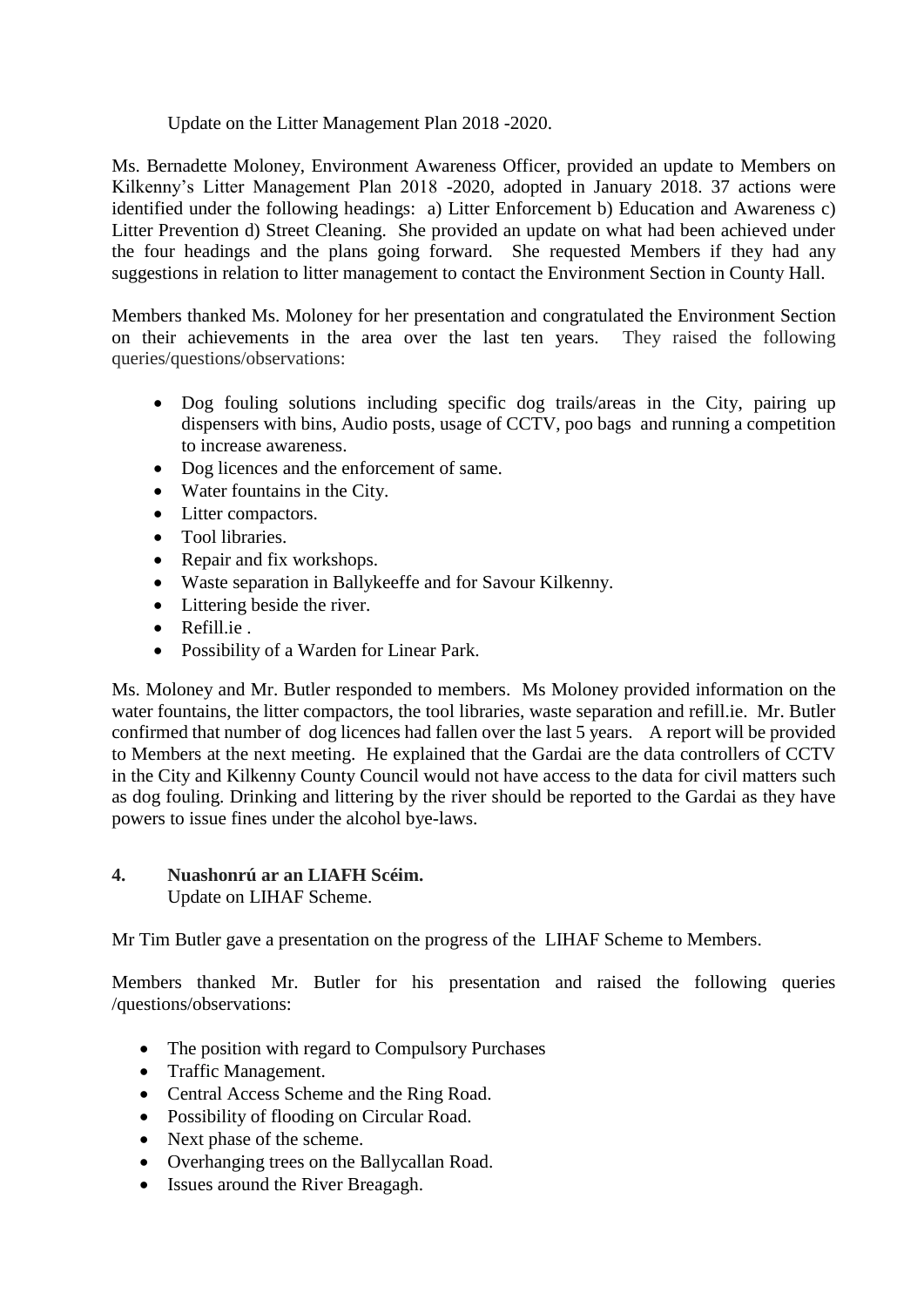Mr. Butler responded to all the Members queries. He agreed to follow up in relation to the trees on the Ballycallan Road.

# **5. Nuashonrú ar thionscadail bóithre.**  Update on Road Projects

Mr Ian Gardner, City Engineer provided a report for Members detailing road work updates for September. Members raised the following queries in relation to roads:

- Junction at Seven Houses
- Traffic management report for Granges Road
- Speeding vehicles on Nuncio Road
- Nolan Park traffic issues
- Low cost safety measures
- Design of bus shelters

Mr. Butler responded to the Members. He agreed to follow up on the bus shelters and to provide members with the details of the Traffic Survey for the Granges Road. He will ask Road Design to look at Nuncio Road and confirmed that a meeting in relation to Nowlan Park traffic will take place in the coming weeks.

# **6. Fógra Foriarratais in ainm an Comh. David Fitzgerald dar dáta 21 Lúnasa, 2019. Notice of Motion in the name of Cllr. David Fitzgerald received 21st August, 2019**

"The Kilkenny City MDC introduce a casual trading area for artists along the Mayors walk area of The Parade on monthly basis."

# **7. Fógra Foriarratais in ainm an Comh. Andrew McGuinness dar dáta 21 Lúnasa, 2019. Notice of Motion in the name of Cllr. Andrew McGuinness received 21st August, 2019**

"Following the continued success of the Arts Festival and the vibrant atmosphere created in public spaces in the city centre, I propose that this Municipal District would investigate the possibility of providing access to the Mayors Walk and/or similar public spaces, for local artists to display and sell their art as they did during the Arts Festival, for agreed times of year such as a weekend each month of the summer period and also during the Christmas period. This will enhance that public space, be a positive addition to the city centre while also providing a valuable platform for local artists to display and sell their art."

# **8. Fógra Foriarratais in ainm an Comh. Malcolm Noonan dar dáta 1st September 2019 Notice of Motion in the name of Cllr Malcolm Noonan received 1st September 2019**

" That Kilkenny Municipal District would within the existing parameters of the Casual Trading Bye Laws or if required by amendment of the bye laws, offer special event trading days to the Artists on the Parade. This motion recognises the cultural and economic benefit to the town of the visual artists who exhibit on the Mayor's (Gravel) walk during Kilkenny Arts Festival and the AKA Fringe Festival each year and to offer an opportunity to the artists to exhibit at other times of the year as prescribed by Kilkenny County Council.".

 A similar scheme exists for the 'People's Art' on St Stephen's Green and could provide a template from which this could be initiated in Kilkenny.